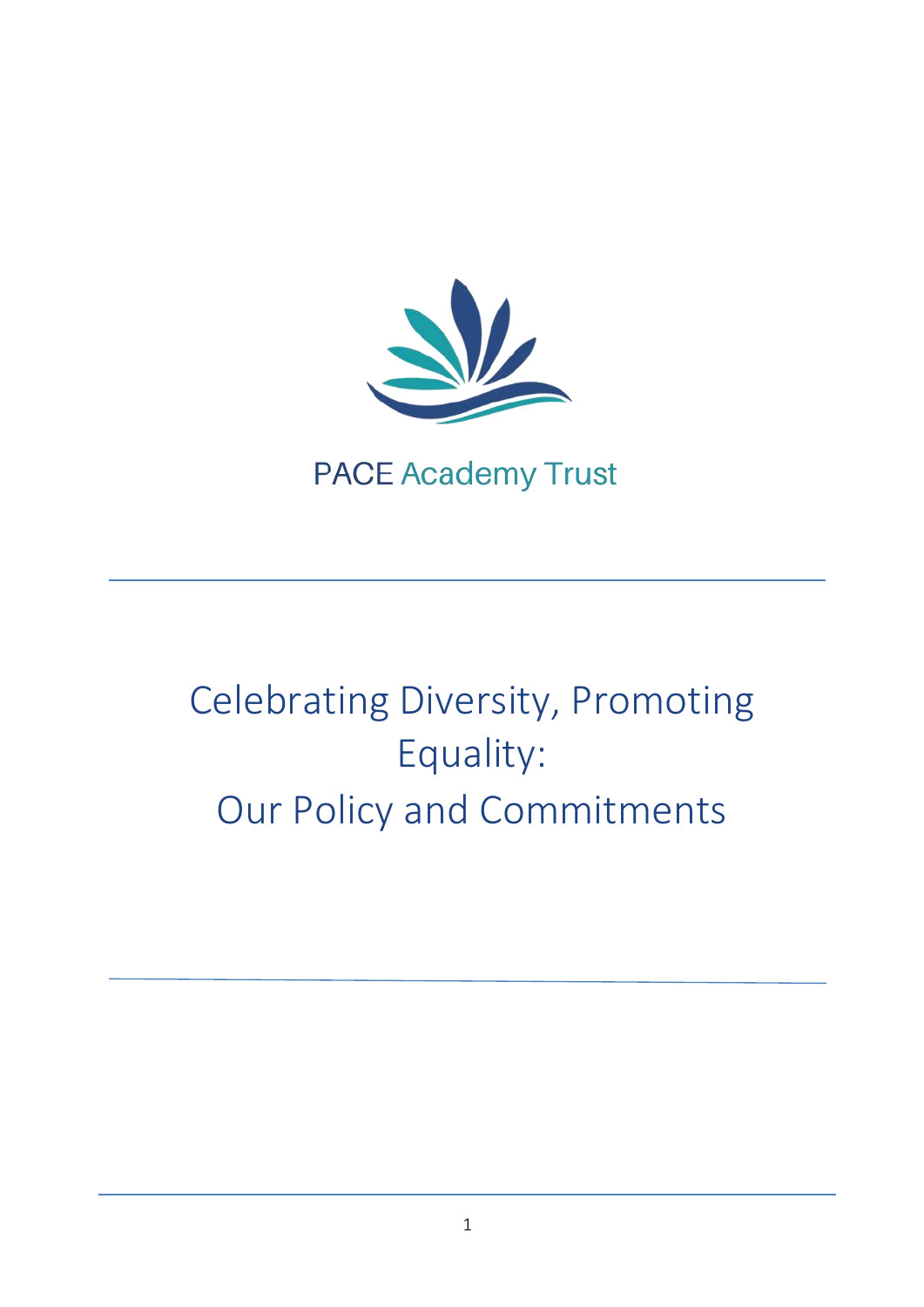| <b>Document Control Table</b> |                   |                                                                                                                                                       |                                                                    |
|-------------------------------|-------------------|-------------------------------------------------------------------------------------------------------------------------------------------------------|--------------------------------------------------------------------|
| <b>Document Title</b>         |                   | Celebrating Diversity, Promoting Equality:<br>Our Policy and Commitments                                                                              |                                                                    |
| Author                        |                   | Mark Rosewell/ Jo Grinter                                                                                                                             |                                                                    |
| Version number:               |                   | V <sub>2</sub>                                                                                                                                        |                                                                    |
| Date approved:                |                   | We are currently consulting our stakeholders on this<br>revised policy setting out our commitments to<br>celebrating diversity and promoting equality |                                                                    |
| Approved by:                  |                   | <b>Strategic Board</b>                                                                                                                                |                                                                    |
| Date of next review:          |                   | <b>TBC</b>                                                                                                                                            |                                                                    |
| <b>Document History:</b>      |                   |                                                                                                                                                       |                                                                    |
| Version                       | Date              | Author                                                                                                                                                | Note of revisions                                                  |
| V <sub>1</sub>                | 2015              | <b>MR</b>                                                                                                                                             |                                                                    |
| V <sub>2</sub>                | <b>March 2021</b> | JG                                                                                                                                                    | Revised and updated to reflect our<br>2021 vision and commitments. |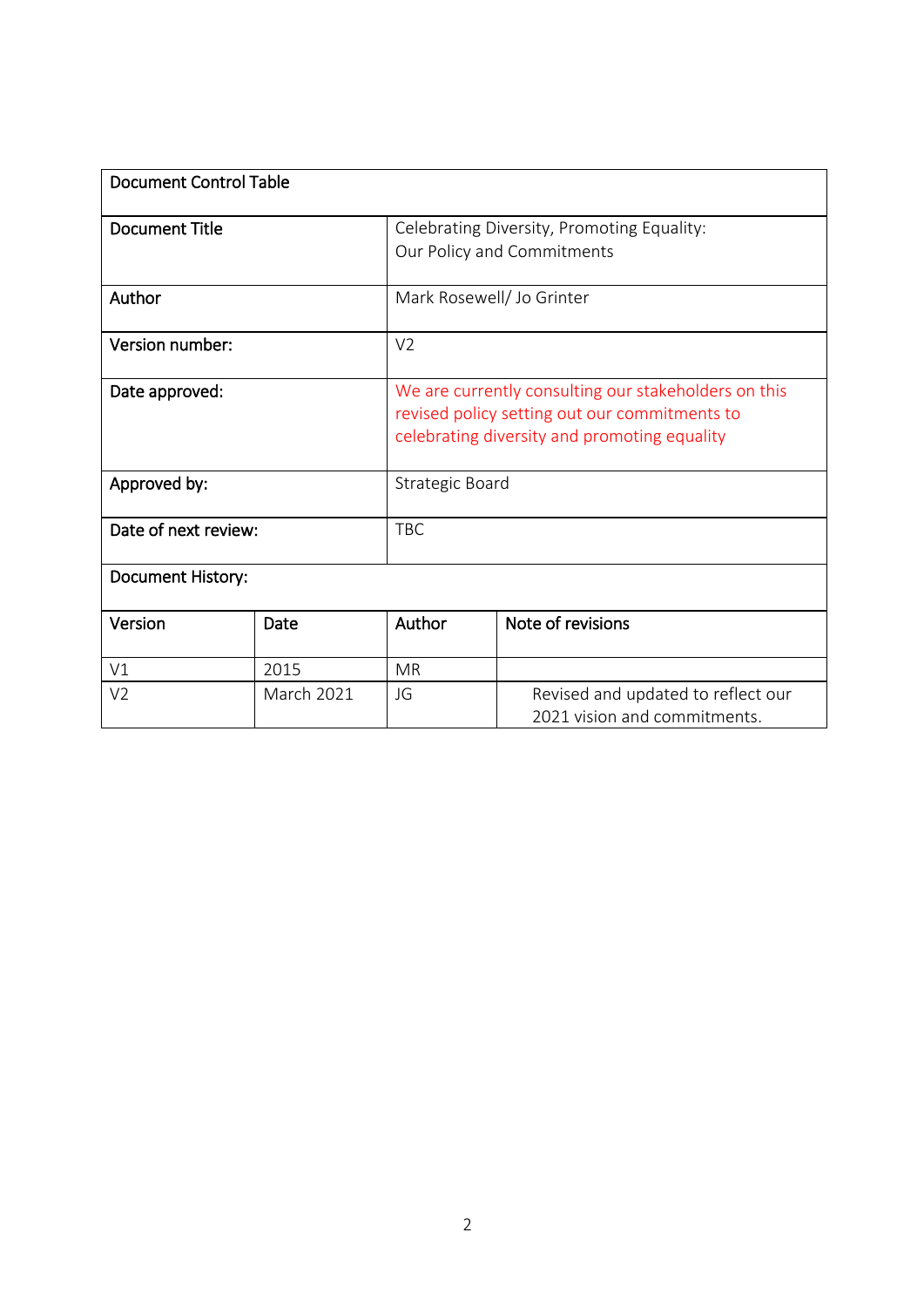# *Celebrating Diversity, Promoting Equality*

Across our Trust, the diversity of our staff, our children and our communities is respected, appreciated, valued and celebrated. Equality of opportunity is embedded in both Trust and school policies and practices. We are determined to ensure that our staff, governors and directors are of diverse backgrounds, representing and reflecting our communities.

This policy outlines the commitment of the staff, governors and directors of PACE Academy Trust to promote and celebrate diversity, equality and inclusion.

Our schools respect, value and celebrate diversity within our communities. We recognize that we are all different; the contributions of all our adults and children are seen, heard and valued. We enjoy our differences and take time to understand our varied experiences. We encourage one another to challenge our own assumptions.

We will tackle the barriers which could lead to unequal outcomes and ensure equality of access for all stakeholders. We will treat people fairly and consistently. We will treat any allegations of discrimination seriously.

Every adult and every child in PACE Academy Trust is equally important to us. We recognize that we are all different.

# Policy Commitments

PACE Academy Schools contribute towards celebrating diversity and promoting equality in the following ways:

# Curriculum and school environment

We aim to provide all our pupils with the opportunity to succeed. To achieve this we will ensure:

- Curriculum planning embraces our commitments to diversity and equality;
- Our curriculum celebrates that our pupils live in a diverse and global society and uses opportunities to reflect the background and lived experience of pupils and families in the schools and community;
- There will be opportunities in the curriculum to explore concepts and issues related to identity and equality;
- The promotion of attitudes and values that celebrate and respect diversity;
- We always challenge discriminatory behaviour and language wherever it occurs;
- We use images and materials which showcase a broad range of cultures, identities and lifestyles;
- Our books for children include texts written by diverse authors who celebrate and embrace difference;
- Resources for children in school enable them to create art works in their own image;
- We regularly ask whether our pupils can see themselves reflected in our curriculum content;
- Displays around our schools celebrate our own diversity and champion the achievements of people of all backgrounds. These displays are frequently monitored and extended.

#### Attainment and Achievement

There is a consistently high expectation of all pupils regardless of age, gender, ethnicity, ability, social background and sexual orientation. To secure the best possible outcomes we recognize that: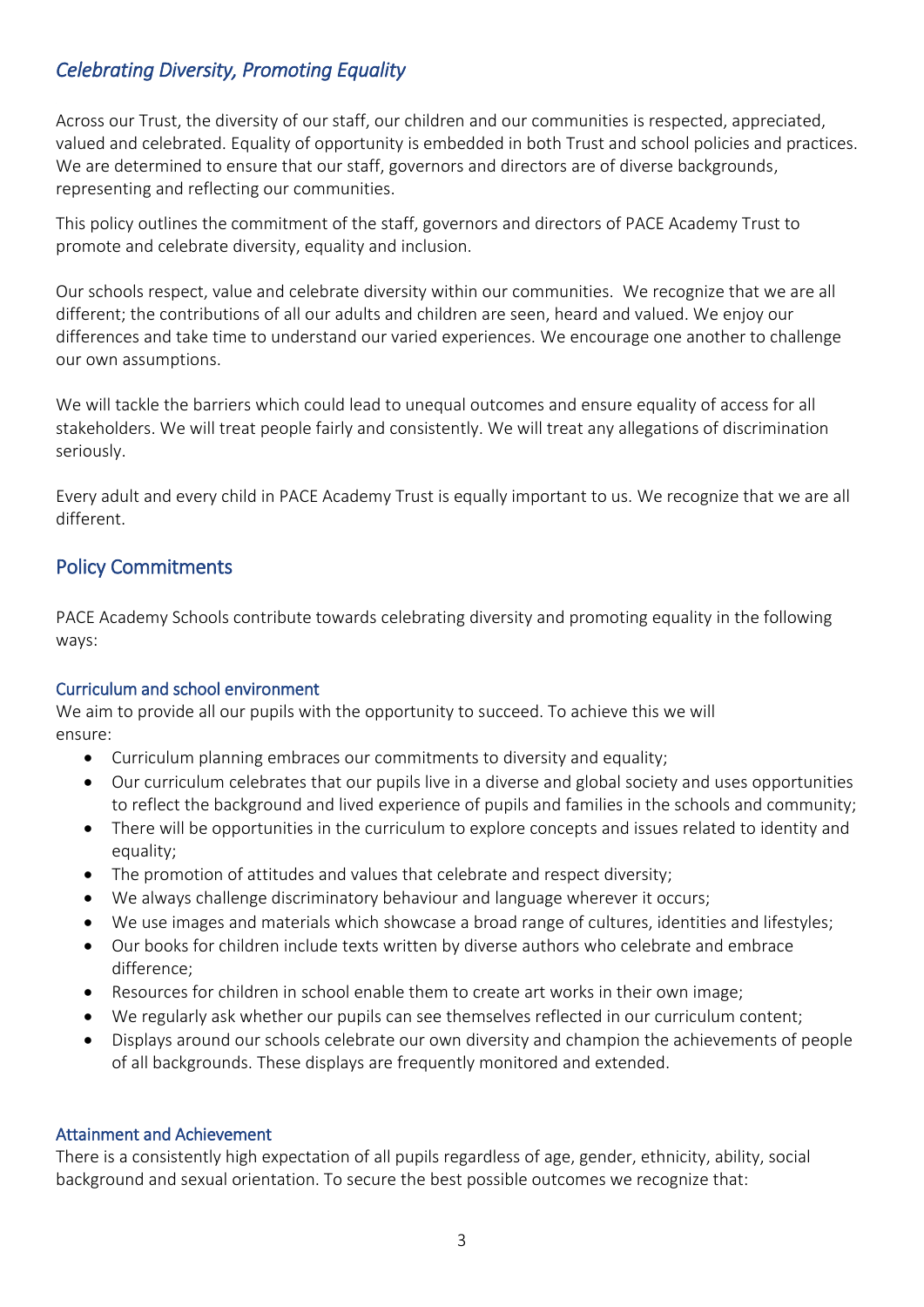- Adults in the schools must provide strong, positive role models in their approach to all issues relating to equality of opportunity and celebrating diversity;
- Our schools' policy and practice ensures that education within the schools meets the specific needs of each pupil and all learners are actively encouraged to engage fully in their own learning;
- It is important to identify the particular needs of individuals and groups within the school and to use targeted interventions to narrow gaps in attainment. Progress meetings monitor gender, ethnicity, English as an Additional Language (EAL), Pupil Premium and Special Educational Needs to ensure there are no patterns or specific cases of under-attainment. If there are, appropriate action is taken.

# Ethos, engagement and inclusion

In our schools, equality of opportunity is embedded into school practice;

- An open door policy allows parents, carers and children access to an adult to discuss any concerns;
- The children are encouraged to behave well to each other and the people they come into contact with, as part of our schools' 'Behaviour Expectations';
- Reasonable adjustments are made to ensure access for pupils, staff and visitors (including parents) with disabilities (this not only includes physical access, but takes account wider access to school information and activities);
- Provision is made to cater for the cultural, moral and spiritual needs of all children through planning of assemblies, classroom based and off-site activities;
- Pupils' views are actively encouraged and respected. Pupil voices are heard: for example through school councils, which reflect the school population; and through pupil surveys and regular opportunities to engage about their learning and the life of the school;
- Positive role models are used throughout the school to ensure that all pupils feel welcomed and included.

# Staff Recruitment and Professional Development

- All posts are advertised formally, either across the Trust or nationally;
- All those involved in recruitment and selection are trained and aware of what they should do to avoid discrimination including unconscious bias;
- Recruitment and progression decisions are made on merit;
- Steps are taken to encourage people from under-represented groups to apply for positions at all levels of the school;
- Any complaints of bullying, harassment or discrimination are taken seriously and are referred to the Headteacher or CEO;
- Acts of bullying, harassment or discrimination will be dealt with under the Trust's grievance and/ or disciplinary procedure and appropriate action will be taken;
- Opportunities for training, development and progression are available to all staff and we will help and encourage all staff to develop their full potential;
- Access to opportunities for professional development is monitored on equality grounds;
- This policy is promoted in all staff inductions;
- Employment policy and procedures are reviewed regularly to check conformity with legislation and the impact of policies are kept under regular review.

# Countering and Challenging Harassment and Bullying

- Our schools counter and challenge all types of discriminatory behaviour and this is made clear to staff, pupils, parents and governors;
- Our schools have a clear, agreed procedure for dealing with prejudice related bullying incidents and the Headteacher is responsible for recording and monitoring incidents;
- Our schools report to local governing bodies on an annual basis the number of prejudice related incidents recorded in the school.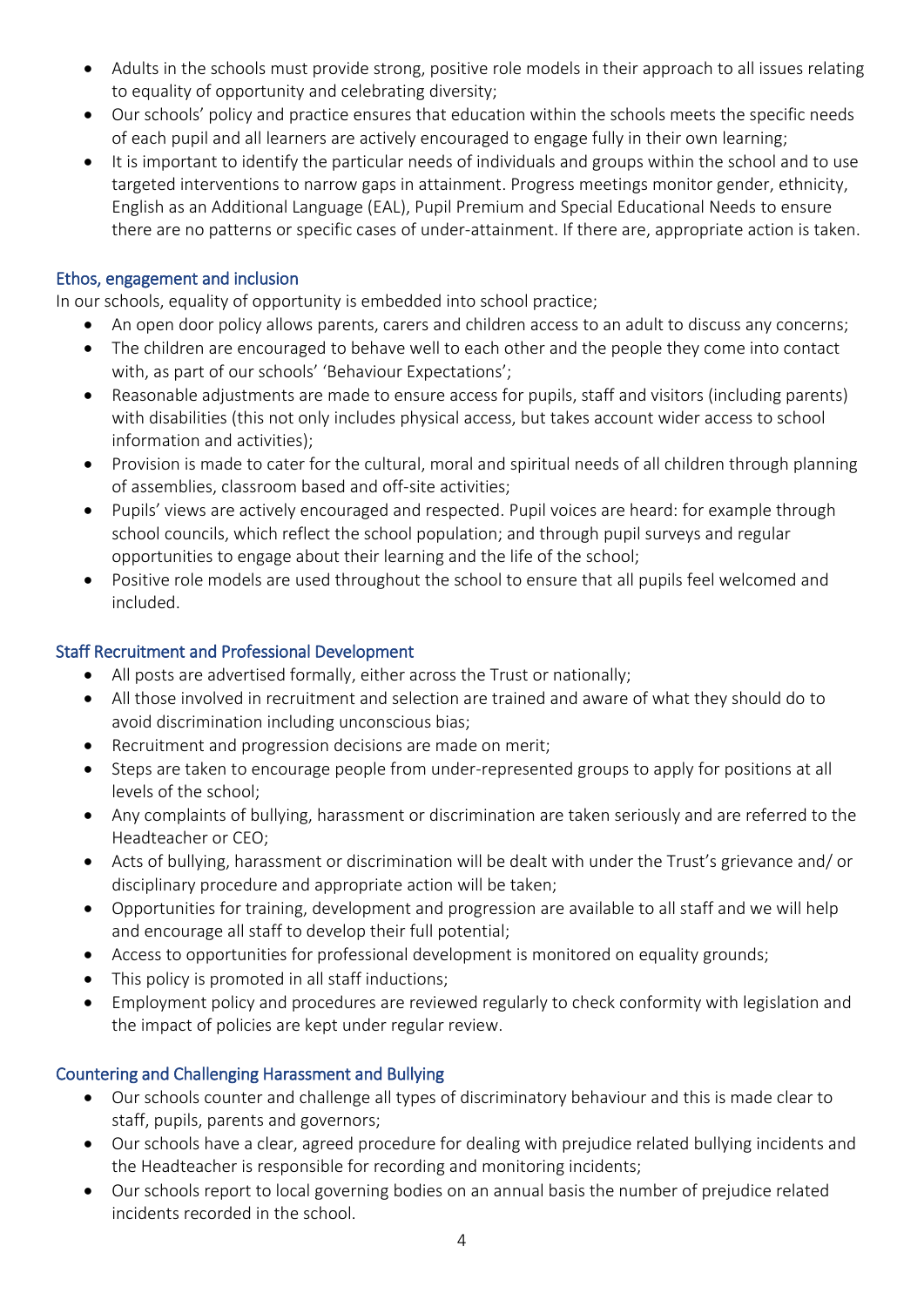# Partnerships with Parents/Carers and the Wider Community

Our Schools aim to work in partnership with parents/carers. We:

- Take action to ensure all parents/carers are encouraged to participate in the life of the school;
- Maintain good channels of communication, e.g. through an open door policy and regular parent questionnaires and ensure parents' views are captured to inform practice;
- Encourage members of the local community to join in school activities and celebrations;
- Ensure that the parents/carers of all newly arrived pupils are made to feel welcome.
- Organise visits to the school from the parent and wider community (e.g. fire and community police officers);
- Organise local visits for the children;
- Carry out fundraising activities.

# *Our Equality Objectives*

Every year our schools set and include their equality objectives in the school's development plan. Our trust development plan includes our cross trust equality objectives.

# Responsibility for the Policy

In our schools, all members of the school community have a responsibility for promoting equalities.

The local governing bodies have responsibility for ensuring that:

- The school has equality objectives within its school development plan;
- The school is making good progress towards meeting its equality objectives;
- The school complies with all equalities legislation relevant to the school community;
- They scrutinise information about discriminatory incidents and ask questions about action taken;
- They always champion diversity, equality and fairness and regularly ask challenging questions in support of this policy.

The Directors have responsibility for ensuring that:

- The trust has agreed equality objectives in its development plan;
- The trust is making good progress towards meetings its equality objectives;
- The trust has in place robust policies for staff and for children which advance equality of opportunity and fair treatment of all.

# The Headteachers/ Heads of School and Senior Leadership teams have responsibility for:

- Providing active leadership and vision in respect of celebrating diversity and promoting equality in partnership with the governing body;
- Proposing, leading and reviewing progress against equality objectives;
- Recording, taking appropriate action and reporting (to governing body) any discriminatory incidents;
- Ensuring that staff are aware of their responsibilities and are given relevant training and support.

# All school staff have responsibility for:

- Modeling good practice, dealing with racist or other discriminatory incidents and being able to recognize and tackle bias and stereotyping;
- Celebrating diversity, promoting equality and inclusion and avoiding discrimination against anyone for reasons of race, ethnic or national origins, language, culture, religion or belief, disability, gender, sexual orientation or social class;
- Keeping up to date with the law on discrimination and taking training and learning opportunities.